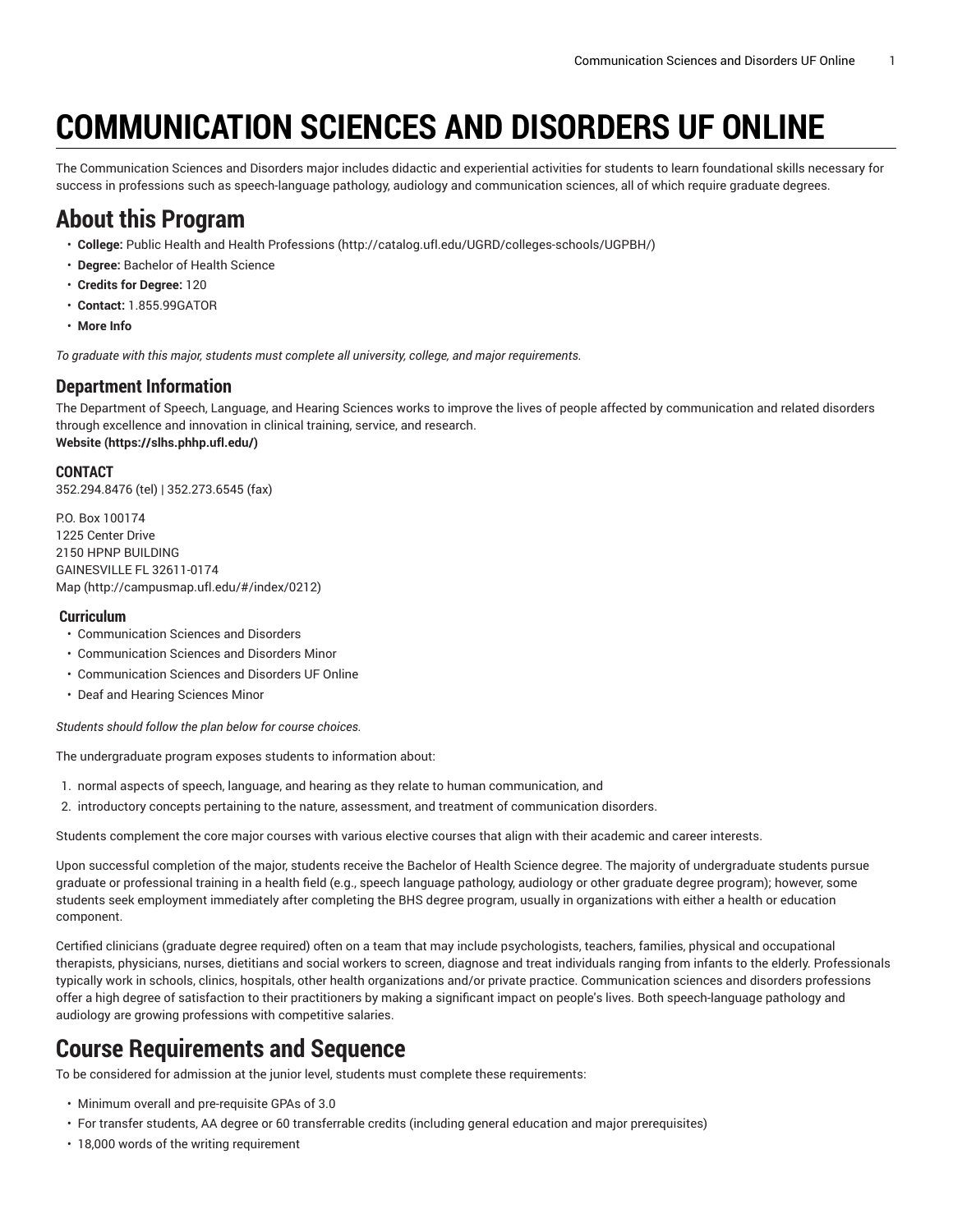These courses (or their equivalents) with minimum grades of C:

| Code                                            | Title                                           | <b>Credits</b> |
|-------------------------------------------------|-------------------------------------------------|----------------|
| <b>BSC 2005</b>                                 | <b>Biological Sciences</b>                      | 3              |
| <b>APK 2105C</b>                                | Applied Human Physiology with Laboratory        |                |
| Physical science (must be physics or chemistry) | 3                                               |                |
| Science lab                                     |                                                 |                |
| Select one:                                     |                                                 |                |
| <b>PSB 3002</b>                                 | Physiological Psychology (strongly recommended) |                |
| DEP 3053                                        | Developmental Psychology                        |                |
| CLP 3144                                        | Abnormal Psychology                             |                |
| <b>PSY 2012</b>                                 | <b>General Psychology</b>                       | 3              |
| <b>STA 2023</b>                                 | Introduction to Statistics 1                    | 3              |

#### **By the End of the Junior Year**

Students must have completed:

- EEX 3093 with a minimum grade of C (satisfies general education diversity)
- SPA 3003, SPA 3011, SPA 3032, SPA 3101, SPA 4004, SPA 4104, SPA 4302, SPA 4400

#### **By the End of the Senior Year**

Students must have completed:

- 120 credits, including all prerequisites
- Remaining 9 credits of core SPA coursework (SPA 4250, SPA 4321, SPA 4050) with minimum grades of C
- 33 credits of core SPA coursework with minimum grades of C
- ENC 3254 with minimum grade of C; satisfies 6000 words of writing requirement
- PHC 4101 with minimum grade of C
- 9 credits at the 3000/4000 level
- 9 credits of PHHP electives

Majors should see a department advisor to create a plan of study, which becomes the contract for graduation.

#### **Critical Tracking**

Critical Tracking records each student's progress in courses that are required for entry to each major. Please note the critical-tracking requirements below on a per-semester basis.

Equivalent critical-tracking courses as determined by the State of Florida Common Course [Prerequisites](http://www.flvc.org/cpp/displayRecord.jsp?cip=510204&track=01) ([http://www.flvc.org/cpp/displayRecord.jsp?](http://www.flvc.org/cpp/displayRecord.jsp?cip=510204&track=01) [cip=510204&track=01\)](http://www.flvc.org/cpp/displayRecord.jsp?cip=510204&track=01) may be used for transfer students.

### **Semester 1**

- Complete BSC 2005 or higher or PSY 2012 with minimum grade of C
- Complete 9 credits of general education courses
- 2.3 GPA on all college-level coursework from all institutions

### **Semester 2**

- Complete BSC 2005 or higher or PSY 2012 with minimum grade of C
- Complete 12 additional credits of general education courses for a total of 18 credits
- 2.7 GPA on all college-level coursework from all institutions

# **Semester 3**

- Complete STA 2023 with minimum grade of C
- Complete 1 additional tracking psychology course (DEP 3053 or CLP 3144) or 3 credits of physical science (CHM 2045 or PHY 2004 recommended) with minimum grade of C
- Complete science lab with minimum grade of C or S
- Complete 9 additional credits of general education courses for a total of 30 credits
- 3.0 GPA on all college-level coursework from all institutions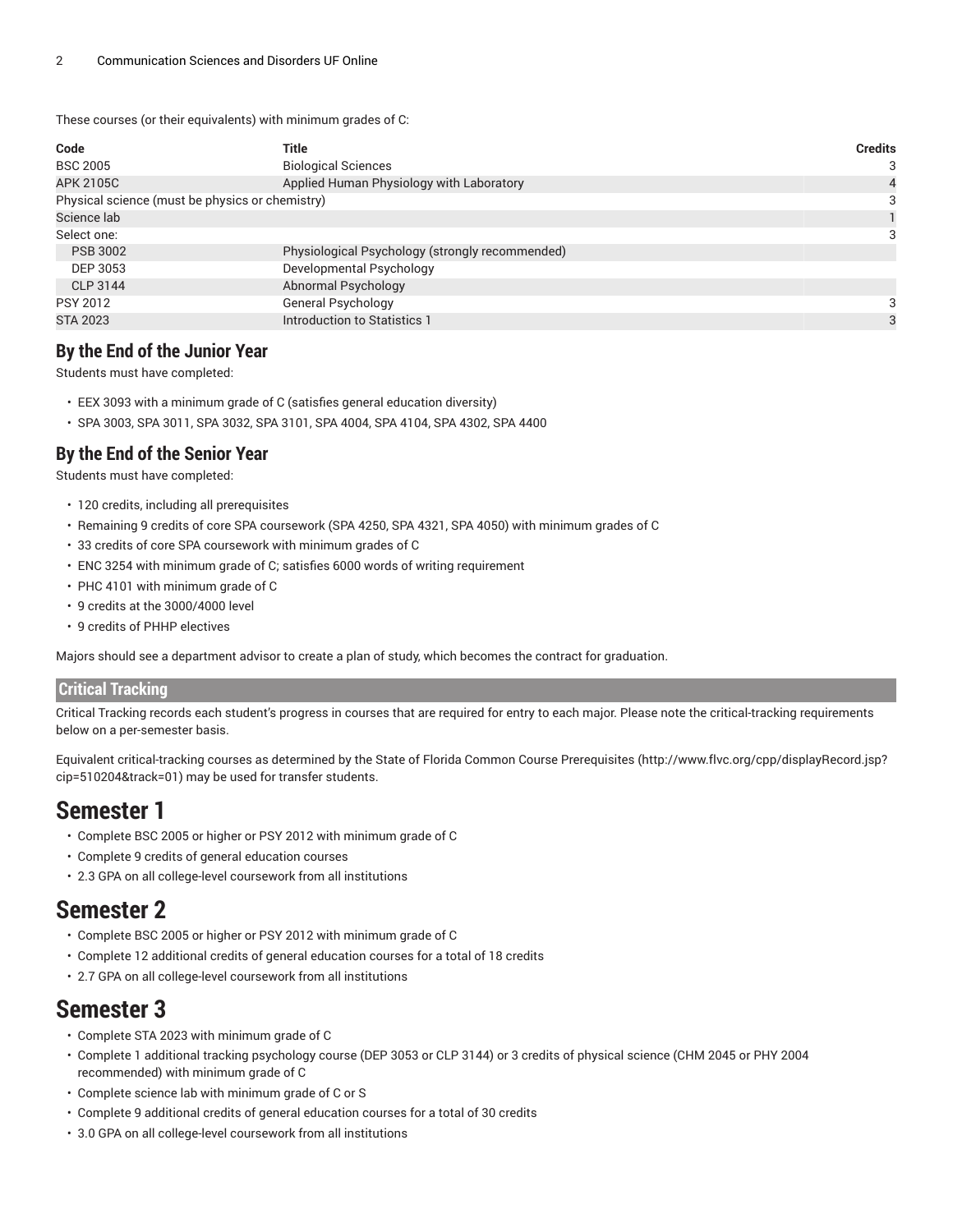## **Semester 4**

- Complete all critical-tracking courses with minimum grades of C
- Complete all general education courses except diversity
- Complete the 18,000 words of the writing requirement
- 3.0 critical-tracking GPA based on all attempts
- 3.0 GPA on all college-level coursework from all institutions

### **Semester 5**

- Complete EEX 3093, SPA 3011, SPA 3032, SPA 3101, SPA 4004
- 3.0 prerequisite and overall GPA on college-level coursework from all institutions
- 2.0 UF GPA required

### **Semester 6**

- Complete SPA 3003, SPA 4104, SPA 4302, and SPA 4400
- 2.0 UF GPA required

## **Semester 7**

- Complete ENC 3254, SPA 4250, and SPA 4321
- 2.0 UF GPA required

# **Semester 8**

- Complete PHC 4101 and SPA 4050
- 2.0 UF GPA required

#### **Model Semester Plan**

To remain on track, students must complete the appropriate critical-tracking courses, which appear in bold.

This semester plan represents an example progression through the major. Actual courses and course order may be different depending on the student's *academic record and scheduling availability of courses. Prerequisites still apply.*

| Course                                                                                                                                                                 | <b>Title</b>                                                                                                      | <b>Credits</b>  |  |  |  |  |
|------------------------------------------------------------------------------------------------------------------------------------------------------------------------|-------------------------------------------------------------------------------------------------------------------|-----------------|--|--|--|--|
| <b>Semester One</b>                                                                                                                                                    |                                                                                                                   |                 |  |  |  |  |
| Quest 1 (Gen Ed Humanities)                                                                                                                                            |                                                                                                                   | 3               |  |  |  |  |
| Basic College Algebra (State Core Gen Ed Mathematics (http://catalog.ufl.edu/UGRD/<br>MAC 1105<br>academic-programs/general-education/#genedcoursestext)) <sup>1</sup> |                                                                                                                   |                 |  |  |  |  |
| Select one:                                                                                                                                                            |                                                                                                                   | 3               |  |  |  |  |
| <b>PSY 2012</b>                                                                                                                                                        | General Psychology (Critical Tracking; Gen Ed Social and Behavioral Sciences)                                     |                 |  |  |  |  |
| <b>BSC 2005</b>                                                                                                                                                        | Biological Sciences (Critical Tracking; State Core Gen Ed Biological Sciences)                                    |                 |  |  |  |  |
| State Core Gen Ed Composition (Writing Requirement)                                                                                                                    |                                                                                                                   | $\mathbf{3}$    |  |  |  |  |
| Elective                                                                                                                                                               |                                                                                                                   | 3               |  |  |  |  |
|                                                                                                                                                                        | <b>Credits</b>                                                                                                    | $\overline{15}$ |  |  |  |  |
| <b>Semester Two</b>                                                                                                                                                    |                                                                                                                   |                 |  |  |  |  |
| Select one:                                                                                                                                                            |                                                                                                                   | 3               |  |  |  |  |
| <b>BSC 2005</b>                                                                                                                                                        | Biological Sciences (Critical Tracking; Gen Ed Biological Sciences)                                               |                 |  |  |  |  |
| <b>PSY 2012</b>                                                                                                                                                        | General Psychology (Critical Tracking; State Core Gen Ed Social and Behavioral Sciences)                          |                 |  |  |  |  |
| <b>STA 2023</b>                                                                                                                                                        | Introduction to Statistics 1 (Critical Tracking, Gen Ed Mathematics)                                              | $\frac{3}{3}$   |  |  |  |  |
| Gen Ed Composition (Writing Requirement)                                                                                                                               |                                                                                                                   |                 |  |  |  |  |
| #genedcoursestext)                                                                                                                                                     | State Core Gen Ed Humanities with International (http://catalog.ufl.edu/UGRD/academic-programs/general-education/ | 3               |  |  |  |  |
| Elective                                                                                                                                                               |                                                                                                                   | 3               |  |  |  |  |
|                                                                                                                                                                        | <b>Credits</b>                                                                                                    | 15              |  |  |  |  |
| <b>Semester Three</b>                                                                                                                                                  |                                                                                                                   |                 |  |  |  |  |
| Quest 2 (Gen Ed Social and Behavioral Sciences)                                                                                                                        |                                                                                                                   | 3               |  |  |  |  |
| Select one physical science course:                                                                                                                                    |                                                                                                                   | 3               |  |  |  |  |
| PHY 2020                                                                                                                                                               | Introduction to Principles of Physics (Critical Tracking; Gen Ed Physical Sciences) <sup>1</sup>                  |                 |  |  |  |  |
| CHM 1030                                                                                                                                                               | Basic Chemistry Concepts and Applications 1 (Critical Tracking; Gen Ed Physical Sciences)                         |                 |  |  |  |  |
| Select one advanced psychology course:                                                                                                                                 |                                                                                                                   | 3               |  |  |  |  |
| <b>DEP 3053</b>                                                                                                                                                        | Developmental Psychology (Critical Tracking)                                                                      |                 |  |  |  |  |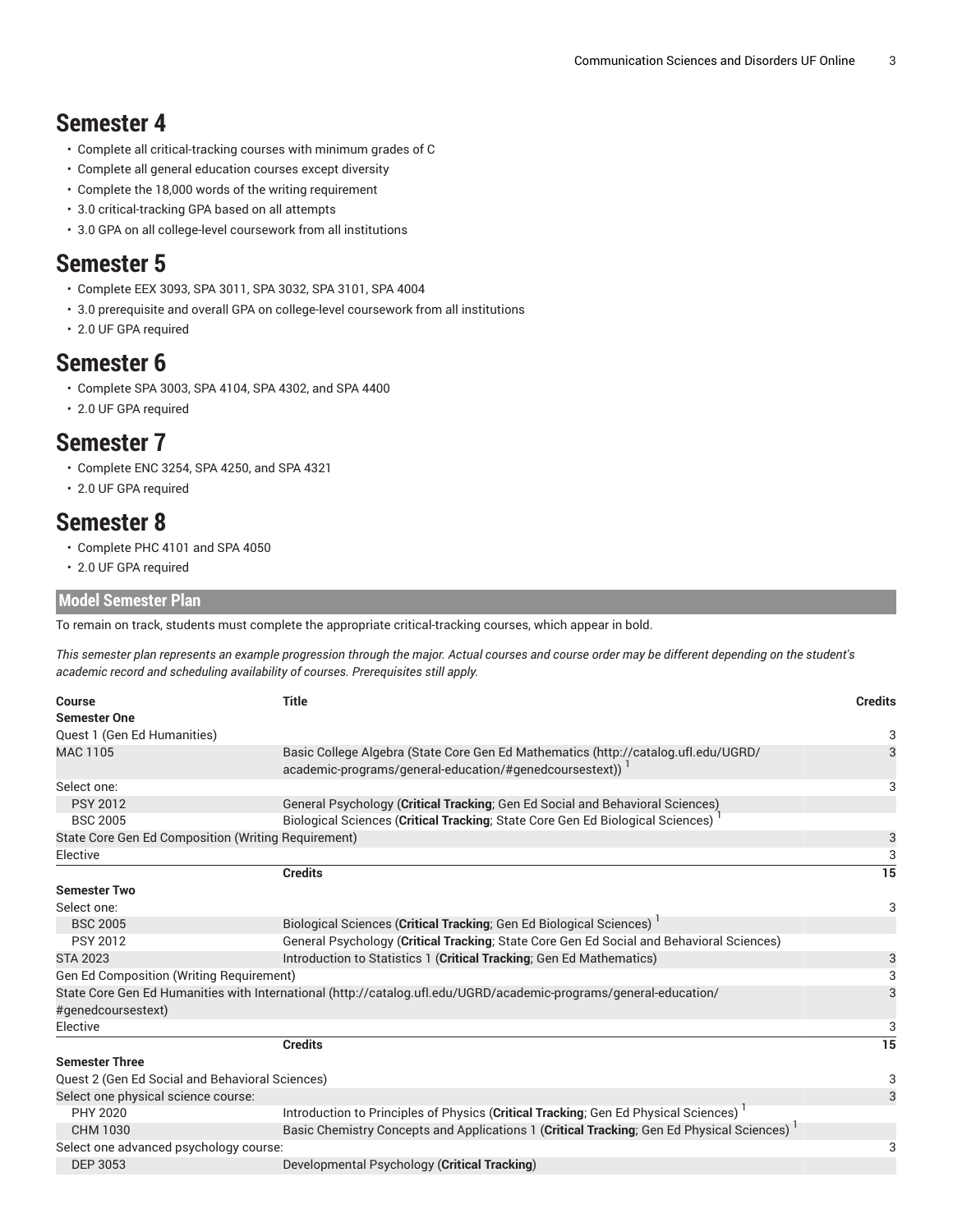| CLP 3144                                         | Abnormal Psychology (Critical Tracking)                                                  |                |
|--------------------------------------------------|------------------------------------------------------------------------------------------|----------------|
|                                                  | Science Laboratory (Critical Tracking; Gen Ed Biological or Physical Sciences)           |                |
| Electives                                        |                                                                                          | 6              |
|                                                  | <b>Credits</b>                                                                           | 16             |
| <b>Semester Four</b>                             |                                                                                          |                |
| APK 2105C                                        | Applied Human Physiology with Laboratory (Critical Tracking; Gen Ed Biological Sciences) | 4              |
| <b>Gen Ed Humanities</b>                         |                                                                                          | 3              |
| <b>Electives</b>                                 |                                                                                          | $\overline{7}$ |
|                                                  | <b>Credits</b>                                                                           | 14             |
| <b>Semester Five</b>                             |                                                                                          |                |
| <b>EEX 3093</b>                                  | Exceptional People in School and Society (Critical Tracking)                             | 3              |
| SPA 3011                                         | <b>Speech Acoustics (Critical Tracking)</b>                                              | 3              |
| SPA 3032                                         | Fundamentals of Hearing (Critical Tracking)                                              | 3              |
| SPA 3101                                         | Speech Anatomy and Physiology (Critical Tracking)                                        | 3              |
| SPA 4004                                         | Language Development                                                                     | 3              |
|                                                  | <b>Credits</b>                                                                           | 15             |
| <b>Semester Six</b>                              |                                                                                          |                |
| SPA 3003                                         | Articulatory, Acoustic, and Auditory Phonetics (Critical Tracking)                       | 3              |
| SPA 4104                                         | Neural Basis of Communication (Critical Tracking)                                        | 3              |
| SPA 4302                                         | Audiometry and Hearing Disorders (Critical Tracking)                                     | 3              |
| <b>SPA 4400</b>                                  | Introduction to Language Disorders (Critical Tracking)                                   | 3              |
| Elective (college-approved; 3000 level or above) |                                                                                          | 3              |
|                                                  | <b>Credits</b>                                                                           | 15             |
| <b>Semester Seven</b>                            |                                                                                          |                |
| <b>ENC 3254</b>                                  | Professional Writing in the Discipline (Critical Tracking)                               | 3              |
| <b>SPA 4250</b>                                  | Introduction to Speech Disorders (Critical Tracking)                                     | 3              |
| SPA 4321                                         | Audiologic Rehabilitation (Critical Tracking)                                            | 3              |
| Elective (college-approved; 3000 level or above) |                                                                                          | 3              |
| Elective (3000 level or above)                   |                                                                                          | 3              |
|                                                  | <b>Credits</b>                                                                           | 15             |
| <b>Semester Eight</b>                            |                                                                                          |                |
| PHC 4101                                         | <b>Public Health Concepts (Critical Tracking)</b>                                        | 3              |
| <b>SPA 4050</b>                                  | Clinical Observations in Speech-Language Pathology and Audiology (Critical Tracking)     | 3              |
| Elective (college-approved; 3000 level or above) |                                                                                          | 3              |
| Electives (3000 level or above)                  |                                                                                          | 6              |
|                                                  | <b>Credits</b>                                                                           | 15             |
|                                                  | <b>Total Credits</b>                                                                     | 120            |

1 Or higher level course.

#### **Academic Learning Compact**

The undergraduate program provides an understanding of the expected processes involved in human communication so that students will be prepared for graduate programs where they will be immersed in dealing with atypical or pathological conditions related to speech, language, swallowing and/or hearing.

# **Before Graduating Students Must**

- Pass the undergraduate CSD written examination.
- Complete requirements for the baccalaureate degree, as determined by faculty.

# **Students in the Major Will Learn to**

#### **Student Learning Outcomes (SLOs)**

#### **Content**

- 1. Explain fundamental theories and principles of basic acoustics, psychoacoustics, (neuro)anatomy and (neuro)physiology as they pertain to the normal development of speech, language and hearing.
- 2. Explain key concepts that pertain to the etiology and characteristics of speech, language and auditory disorders.
- 3. Describe basic concepts that pertain to the assessment and treatment of speech, language and auditory disorders.